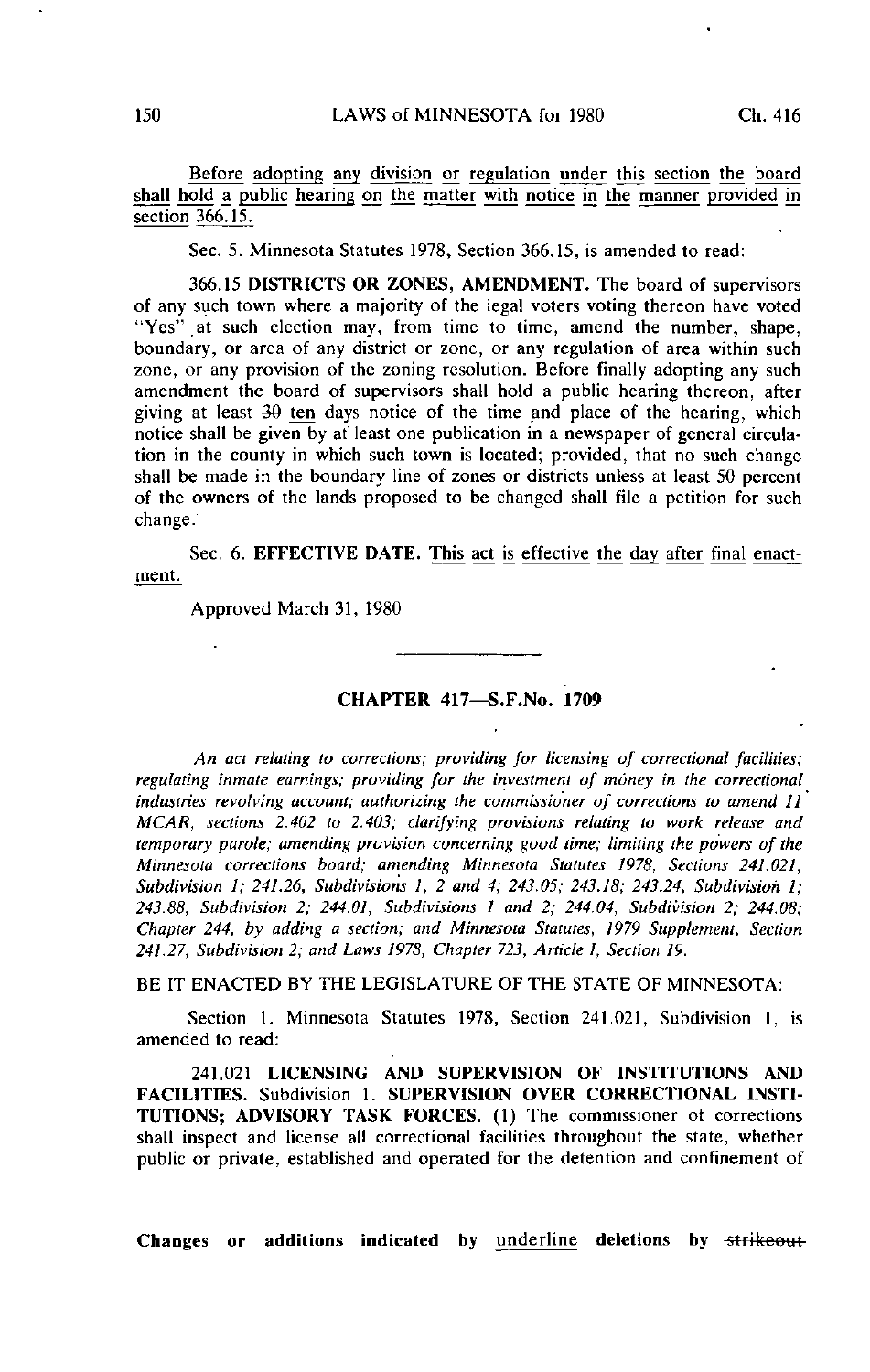persons detained or confined therein according to law except to the extent that they are inspected or licensed by other state regulating agencies. He shall promulgate pursuant to chapter 15, rules establishing minimum standards for these facilities with respect to their management, operation, physical condition, and the security, safety, health, treatment and discipline of persons detained or confined therein. Commencing September 1, 1980, no individual, corporation, partnership, voluntary association or other private organization legally responsible for the operation of a correctional facility may operate the facility unless licensed by the commissioner of corrections. The commissioner may provide by rule for provisional licenses which authorize the operation of a correctional facility on a temporary basis where the operator is temporarily unable to comply with all of the requirements for a license The commissioner shall annually review the correctional facilities described in this subdivision, except as otherwise provided herein, to determine compliance with the minimum standards established pursuant to this subdivision. The commissioner shall grant a license to any facility found to conform to minimum standards or to any facility which, in his judgment, is making satisfactory progress toward substantial conformity and the interests and well-being of the persons detained or confined therein are protected. Notwithstanding the provisions of sections  $15.0412$  and  $15.0413$ , rules setting standards for group homes established under the direction of the juvenile courts shall not take effect until September  $\frac{1}{2}$ ,  $\frac{1979}{2}$ . The commissioner shall have access to the buildings, grounds, books, records, staff and to persons detained or confined in these facilities, He may require the officers in charge of these facilities to furnish all information and statistics he deems necessary, upon forms furnished by him.

(2) Any state agency which regulates, inspects, or licenses certain aspects of correctional facilities shall, insofar as is possible, ensure that the minimum standards it requires are substantially the same as those required by other state agencies which regulate, inspect, or license the same aspects of similar types of correctional facilities, although at different correctional facilities.

(3) Nothing in this section shall be construed to limit the commissioner of corrections' authority to promulgate rules establishing standards of eligibility for counties to receive funds under sections 401.01 to 401.16; or to require counties to comply with operating standards the commissioner establishes as a condition precedent for counties to receive that funding.

(4) When the commissioner finds that any facility described in clause (1) of this subdivision, except foster care facilities for delinquent children and youth as provided in subdivision 2, does not substantially conform to the minimum standards established by law  $er$  by the commissioner and is not making satisfactory progress toward substantial conformance, he shall promptly notify the chief executive officer and the governing board of the facility of the deficiencies and order that they be remedied within a reasonable period of time. The commissioner may by written order restrict the use of any facility which does not substantially conform to minimum standards to prohibit the detention of any person therein for more than 72 hours at one time. When, after due notice and hearing, the commissioner finds that any facility described in this subdivision, except county jails and lockups as provided in sections 641.26, 642.10, and 642.11, does not conform to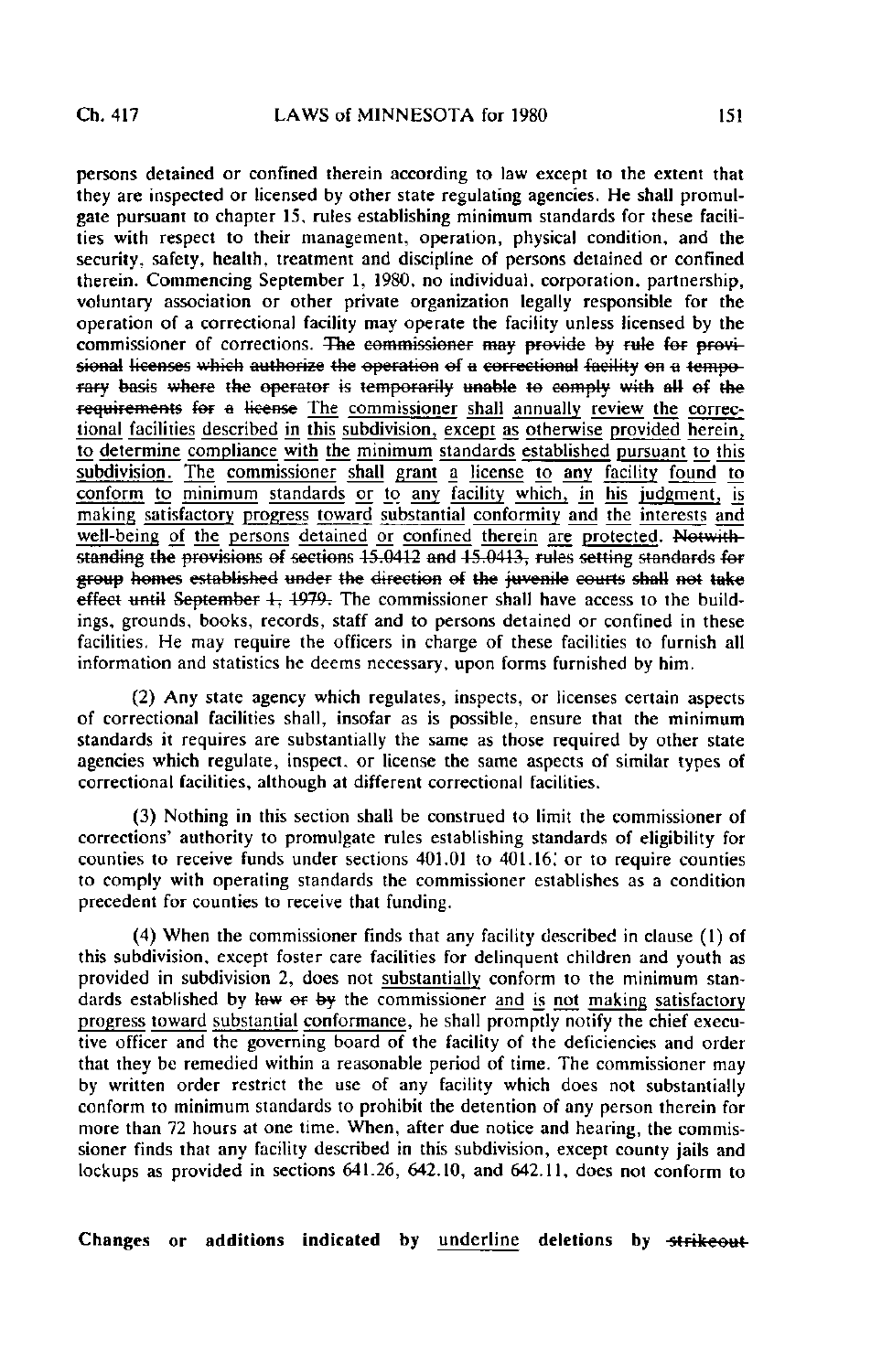minimum standards, or is not making satisfactory progress toward substantial compliance therewith, he may issue his order revoking the license of that facility. After revocation of its license, that facility shall not be used until its license is renewed. When the commissioner is satisfied that satisfactory progress towards substantial compliance with minimum standard is being made, he may, at the request of the appropriate officials of the affected facility supported by a written schedule for compliance, grant an extension of time for a period not to exceed one year.

(5) As used in this subdivision, "correctional facility" means any facility, including a group home, having a residential component, the primary purpose of which is to serve persons placed therein by a court, court services department, parole authority, or other correctional agency having dispositional power over persons charged with, convicted or adjudicated to be guilty or delinquent.

Sec. 2. Minnesota Statutes, 1979 Supplement, Section 241.27, Subdivision 2, is amended to read:

Subd. 2. REVOLVING FUND; USE OF FUND. There is established in the department of corrections under the control of the commissioner of corrections the Minnesota correctional industries revolving fund to which shall be transferred the revolving funds established by sections  $243.41$ ,  $243.85$ , clause (f), and any other industrial revolving funds heretofore established at any state correctional facility under the control of the commissioner of corrections. The revolving fund established shall be used for the conduct of the industrial and commercial activities now or hereafter established at any state correctional facility, including but not limited to the purchase of equipment, raw materials, the payment of salaries, wages and other expenses necessary and incident thereto. Additionally, the expenses of inmate vocational training and the inmate release fund may be financed from the correctional industries revolving fund in an amount to be determined by the commissioner. The proceeds and income from all industrial and commercial activities conducted at state correctional facilities shall be deposited in the correctional industries revolving fund subject to disbursement as hereinabove provided. The commissioner of corrections may request that money in the fund be invested pursuant to section 11.10; the proceeds from the investment not currently needed shall be accounted for separately and credited to the fund.

Sec. 3. Minnesota Statutes 1978, Section 243.24, Subdivision 1, is amended to read:

243.24 MONEYS, HOW USED; FORFEITURE. Subdivision 1. SOLE BENEFIT OF INMATE. Any money arising under section 243.23 shall be and remain under the control of the commissioner of corrections and shall be for the sole benefit of the prisoner inmate, unless by special order of the commissioner of corrections it shall be used for rendering assistance to his family or dependent relatives, under such regulations'as to time, manner and amount of disbursements as the commissioner of corrections may prescribe. Unless ordered disbursed as hereinbefore prescribed or for an urgency determined, in each case, by the warden or superintendent, at least one half chief executive officer of the facility, a portion of such earnings, but not to exceed a maximum in an amount to be deter-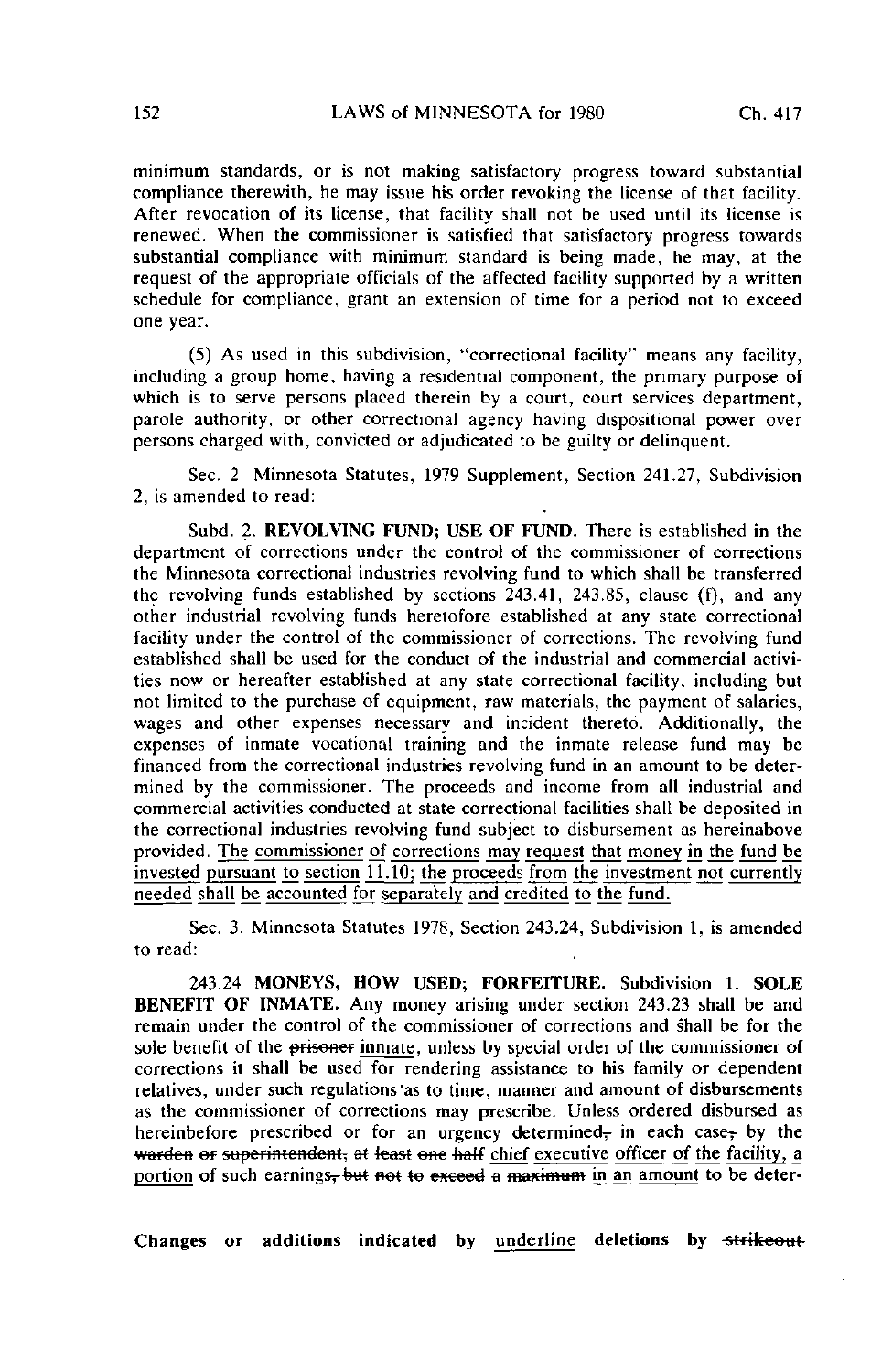mined by the commissioner $\frac{1}{2}$  shall be set aside and kept by the institution facility in the public welfare fund of the state for the benefit of the prisoner inmate and for the purpose of assisting him when he leaves the institution facility and if released on parole said sum to be disbursed to the prisoner inmate in such amounts and at such times as the commissioner of corrections may authorize and on final discharge, if any portion remains undisbursed, it shall be transmitted to the prisoner inmate.

Sec. 4. Minnesota Statutes 1978, Section 243.88, Subdivision 2, is amended to read:

Subd. 2. Any corporation operating a factory or other business or commercial enterprise under this section may employ selected inmates of the correctional institution upon whose grounds it operates and persons conditionally released subject to the provisions of section 241.26. Persons conditionally released as provided in this subdivision shall be deemed to be parolees within the purview of 49 United States Code, Section 60.

Except as prohibited by applicable provisions of the United States Code, inmates of state correctional institutions may be employed in the manufacture and processing of goods, wares and merchandise for introduction into interstate commerce, provided that they are paid no less than the prevailing minimum wages for work of a similar nature performed by employees with similar skills in the locality in which the work is being performed.

Under rules prescribed by the commissioner of corrections a portion of the wages of each inmate employed as authorized by this subdivision, in an amount to be determined by the commissioner, shall be set aside and kept by the chief executive officer of the facility in the public welfare fund of the state for the benefit of the inmate and for the purpose of assisting him when he leaves the facility on conditional release or by final discharge. Any portion remaining undisbursed at the time of the inmate's final discharge shall be given to him upon final discharge.

Sec. 5. TEMPORARY PROVISION. Pursuant to section 15.0412, subdivision 5, the commissioner of corrections may amend existing rules  $11$  MCAR<sub>T</sub>, sections  $2.401$  to  $2.440$  to comply with the amendments contained in sections 1 to 4,

Sec. 6. Minnesota Statutes 1978, Section 241.26, Subdivision 1, is amended to read:

241.26 PRIVATE EMPLOYMENT OF INMATES OF STATE CORREC-TIONAL INSTITUTIONS IN COMMUNITY. Subdivision 1. BOARD. When consistent with the public interest and the public safety, the board may, with the recommendation of the commissioner, conditionally release an inmate who is eligible and being considered for parole under section 243.05, to work at paid employment, seek employment, or participate in a vocational training or educational program  $-$  if the inmate has served at least one-half of his term of imprisenment as reduced by good time earned by the inmate. Release under this subdivision constitutes an extension of the limits of confinement and each inmate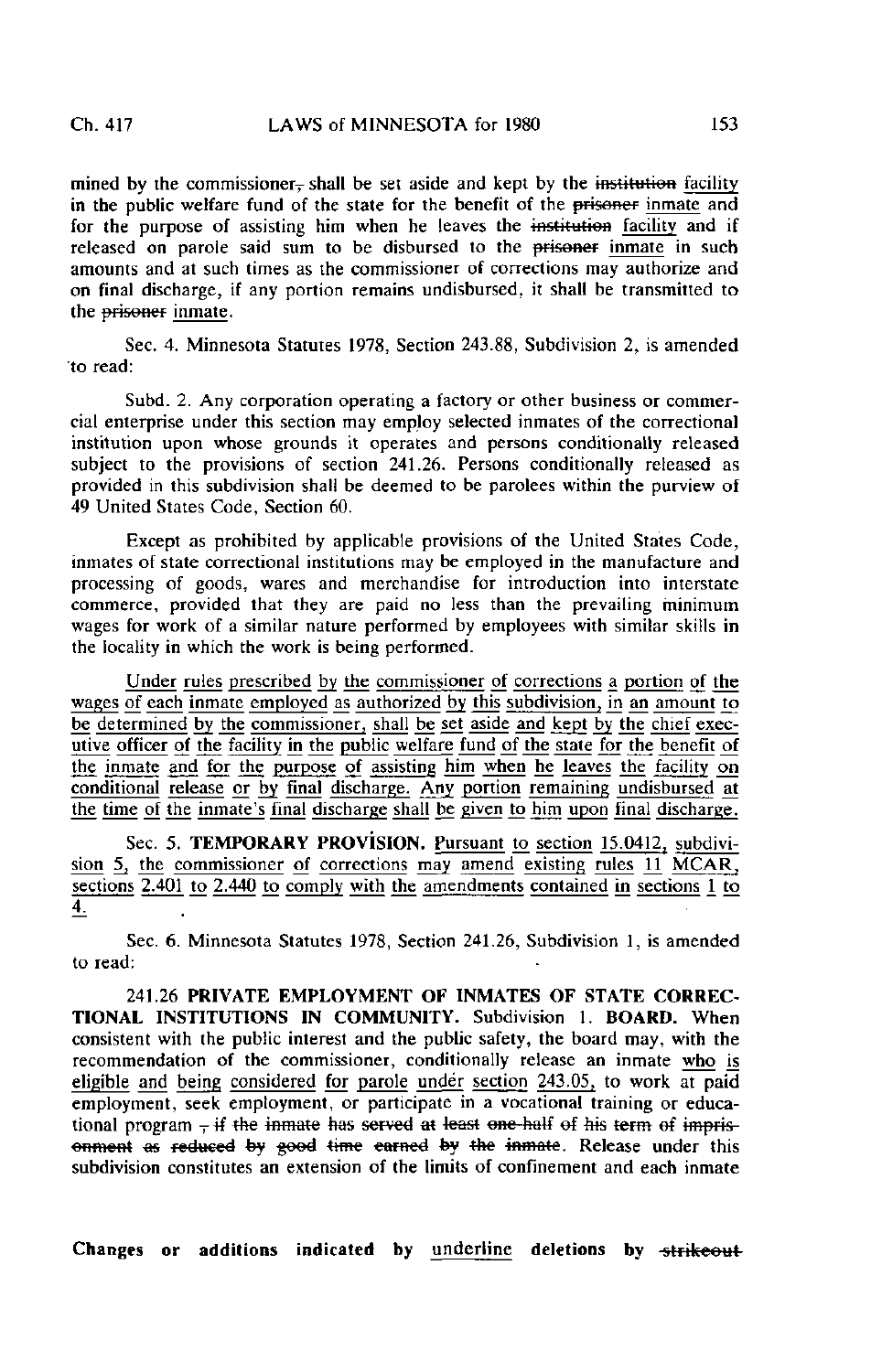so released shall be confined in the institution from which released or in some other suitable place of confinement designated by the commissioner of corrections during the hours he is not employed, seeking employment, or engaged in a vocational training or educational program, or. if employed, seeking employment, or engaged in a vocational training or educational program, between the hours of such activity. A reasonable allowance for travel time and meals shall be permitted.

Sec. 7. Minnesota Statutes 1978, Section 241.26, Subdivision 2, is amended to read:

Subd. 2. USE OF LOCAL DETENTION FACILITIES. The commissioner of corrections shall designate state correctional institutions for participation in the program authorized in subdivision 1 and shall adapt facilities of such institutions to provide housing and supervision of inmates participating in such program. He may also enter into contractual agreements with appropriate city and county authorities for the confinement of and provision of other correctional services to such inmates whose employment, educational or vocational training programs so require, and such city and county authorities are hereby authorized to make and enter such contracts and agreements. When determined by the commissioner that the circumstances of a participant in the program authorized by subdivision 1 do not require the security of a public detention facility, he may contract with public and private agencies for the custody and separate care of such participant or house him in a community correction center.

Sec. 8. Minnesota Statutes 1978, Section 241.26, Subdivision 4, is amended to read:

Subd. 4. REVOCATION. The willful failure of an inmate to report to or return from planned employment, the seeking of employment, educational or vocational training, or furlough as provided in subdivision 3 shall be considered an escape under section 609.485. If an inmate violates any of the rules as provided for in subdivision 3, his work placement, educational or vocational training privileges may be withdrawn by the board granting such conditional release.

Sec. 9. Minnesota Statutes 1978, Section 243.05, is amended to read:

243.05 BOARD; POWERS, LIMITATIONS. The corrections board may parole any person sentenced to confinement in the state prison, the' state reformatory, or the Minnesota correctional institution for women, provided that no convict serving a life sentence for murder other than murder committed in violation of clause (1) of section 609.185 who has not been previously convicted of a felony shall be paroled until he has served 20 years, less the diminution which he would have been allowed for good conduct had his sentence been for 20 years; and provided further that no convict serving a life sentence for murder who has been previously convicted of a felony or though not previously convicted of a felony is serving a life sentence for murder in the first degree committed in violation of clause (1) of section 609.185 shall be paroled until he has served 25 years, less the diminution which would have been allowed for good conduct had his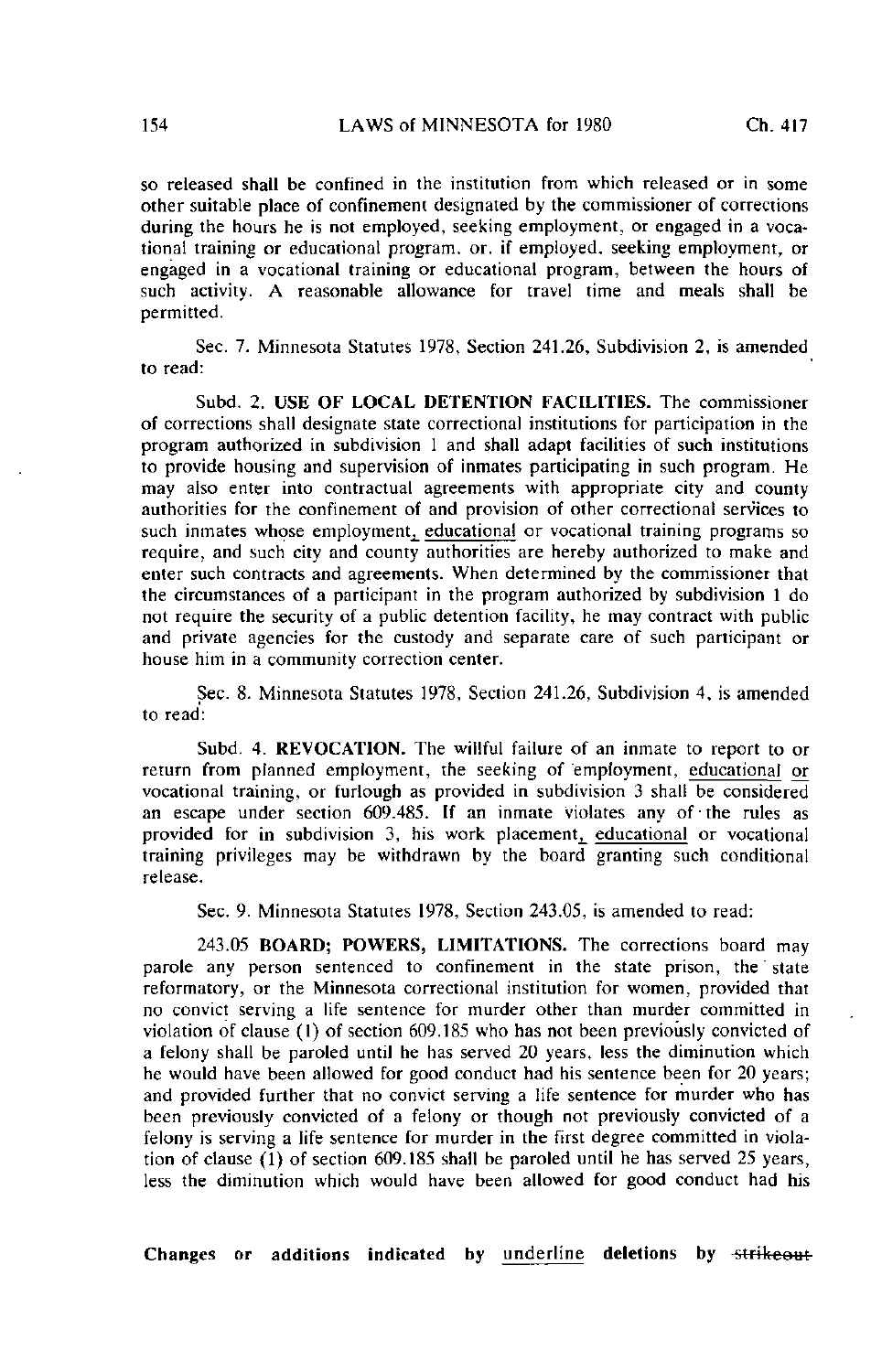sentence been for 25 years; provided further that any convict sentenced prior to September 1, 1963 who would be eligible for parole had he been sentenced after September 1, 1963, shall be eligible for parole; provided further, in all cases where a convict is serving a life sentence for murder, unanimous consent of the corrections board shall be required for parole of such convict. Any new rule or policy or change thereof adopted by the board which has the effect of postponing eligibility for parole shall have prospective effect only and shall apply only with respect to persons committing offenses after the effective date of the new rule or policy or change thereof. Upon being paroled and released, such convicts shall be and remain in the legal custody and under the control of the corrections board, subject at any time to be returned to the state prison, the state reformatory, the Minnesota correctional institution for women, or other facility of the department of corrections established by law for the confinement or treatment of convicted persons and the parole rescinded by such board, when the legal custody of such convict shall revert to the commissioner of corrections. The written order of the corrections board, certified by the chairman of the board, shall be sufficient to any peace officer or state parole and probation agent to retake and place in actual custody any person on parole to the corrections board, but any state parole and probation agent may, without order of warrant, when it appears to him necessary in order to prevent escape or enforce discipline, take and detain a parolee to the corrections board for its action. The written order of the commissioner of corrections shall be sufficient to any peace officer or state parole and probation agent to retake and place in actual custody any person on probation under the supervision of the commissioner pursuant to section 609.135, but any state parole and probation agent may, without such order, when it appears to him necessary in order to prevent escape or enforce discipline, retake and detain such probationer and bring him before the court for further proceedings under section 609.14. Paroled persons, and those on probation under the supervision of the commissioner of corrections pursuant to section 609.135 may be placed within or without the boundaries of the state at the discretion of the board or of the commissioner of corrections, and the limits fixed for such persons may be enlarged or reduced according to their conduct.

In considering applications for parole or final release, the board shall not be required to hear oral argument from' any attorney or other person not connected with the prison or the reformatory in favor of or against the parole or release of any prisoners, but it may institute inquiries by correspondence, taking testimony or otherwise, as to the previous history, physical or mental condition, and character of such prisoner, and to that end shall have authority to require the attendance of the warden of the state prison or the superintendent of the state reformatory or the Minnesota correctional institution for women and the production of the records of these institutions, and to compel the attendance of witnesses, and each member of the board is hereby authorized to administer oaths to witnesses for every such purpose.

Sec. 10. Minnesota Statutes 1978, Section 243.18, is amended to read:

243.18 DIMINUTION OF SENTENCE. Every convict inmate sentenced for any term other than life, whether confined in the state prison, the state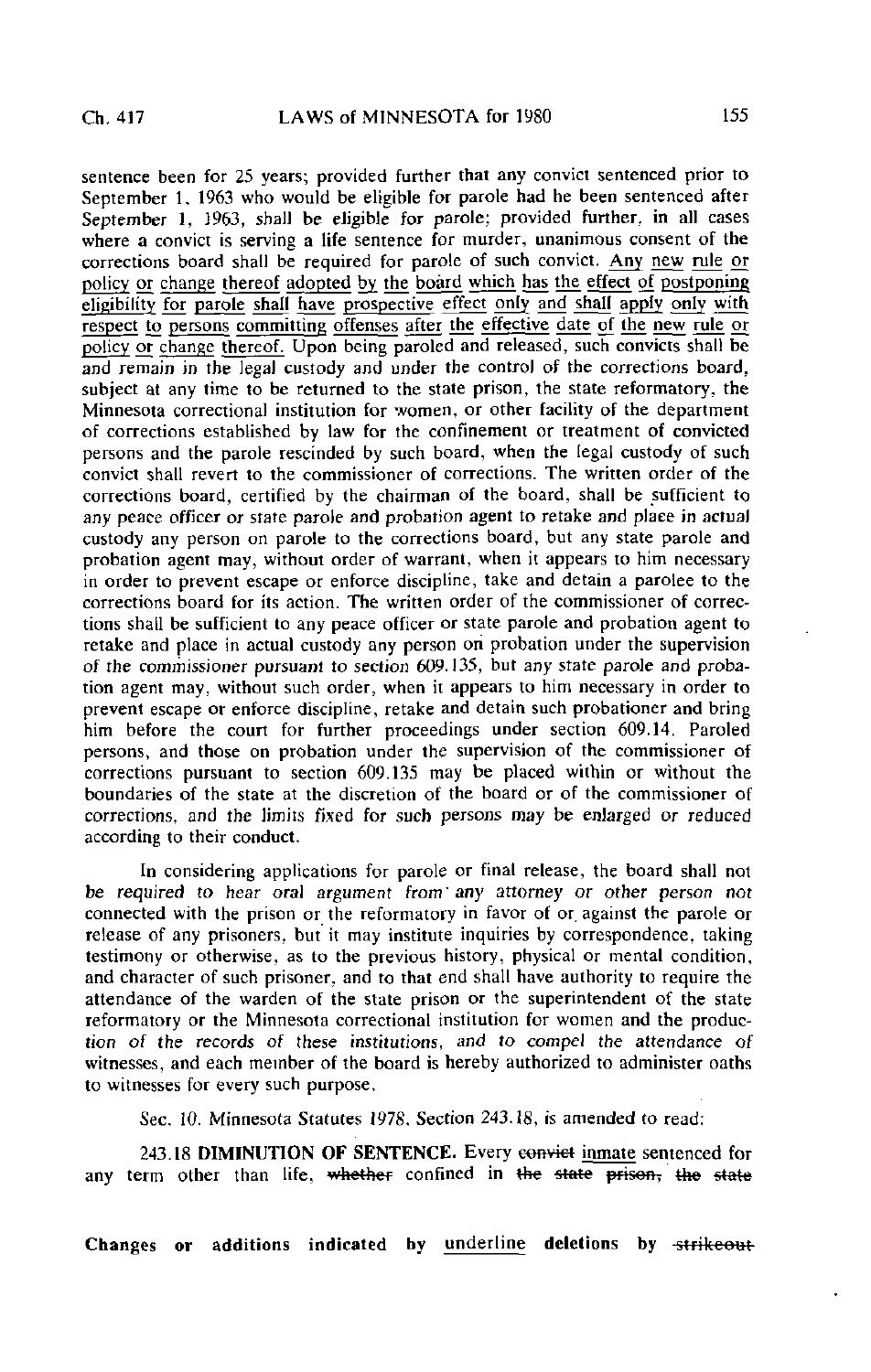reformatory: or the Minnesota correctional institution for women, a state adult correctional facility or on parole therefrom, may diminish the term of his sentence<br>as follows:

 $(1)$  For each month, commencing on the day of his arrival, one day for each two days during which he has not violated any prison rule or discipline, and has labored with diligence and fidelity, five days;

 $(2)$  After one year of such conduct, seven days for each month;

(3) After two years of such conduct, nine days for each month;

 $(4)$  After three years, ten days for each month for the entire time thereafter.

The commissioner of corrections, in view of the aggravated 'nature and frequency of offenses, may take away any or all of the good time previously gained, and, in consideration of mitigating circumstances or ignorance on the part of the convict inmate, may afterwards restore him, in whole or in part, to the standing he possessed before such good time was taken away.

Sec. 11. Minnesota Statutes 1978, Chapter 244, is amended by adding a section to read:

[244.065] PRIVATE EMPLOYMENT OF INMATES OF STATE CORRECTIONAL INSTITUTIONS IN COMMUNITY. When consistent with the public interest and the public safety, the Minnesota corrections board may, with the recommendation of the commissioner, conditionally release an inmate to work at paid employment, seek employment, or participate in a vocational training or educational program, as provided in section  $\overline{241.26}$ , if the inmate has served at least one half of his term of imprisonment as reduced by good time earned by the inmate.

Sec. 12. Minnesota Statutes 1978, Section 244.01, Subdivision I, is amended to read:

244.01 DEFINITIONS. Subdivision 1. For purposes of sections 244.01 to  $244.11$ , and section 11, the following terms shall have the meanings given them.

Sec. 13. Minnesota Statutes 1978, Section 244.01, Subdivision 2, is amended as follows:

Subd. 2. "Inmate" means any person who is convicted of a felony, is committed to the custody of the commissioner of corrections and is confined in a state correctional institution or released from a state correctional institution pursuant to sections  $241.26$ , subdivision  $4\ 11$ , 244.05, and 244.07.

Sec. 14. Minnesota Statutes 1978, Section 244.04, Subdivision 2, is amended to read:

Subd. 2. By May 1, 1980, the commissioner shall promulgate rules specifying disciplinary offenses which may result in the loss of good time and the amount of good time which may be lost as a result of each disciplinary offense,

Changes or additions indicated by underline deletions by strikeout

 $\overline{u}$  .